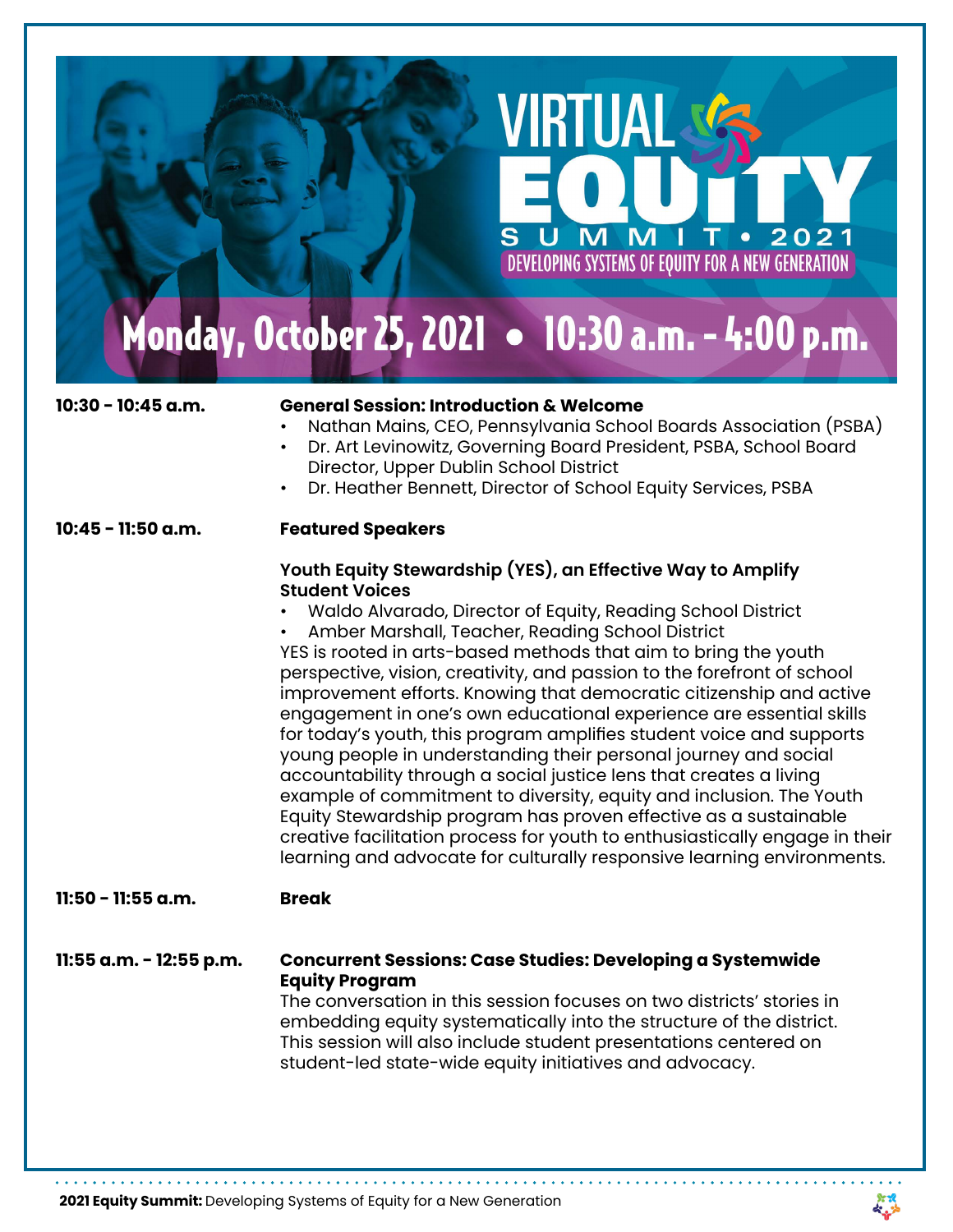|                     | <b>Student Spotlights</b><br>Mitchell Howard, recent graduate, South Fayette School District<br>Jaden Harper, grade 9 student, Stroudsburg Area School District<br>Taha Vahanvaty, director of The Acceptance Project (TAP), former<br>student at Stroudsburg Area School District<br>Santos Rosas, grade II student, East Stroudsburg Area School District<br>$\bullet$                                                                                                                                                                                                                                                                                                                              |
|---------------------|-------------------------------------------------------------------------------------------------------------------------------------------------------------------------------------------------------------------------------------------------------------------------------------------------------------------------------------------------------------------------------------------------------------------------------------------------------------------------------------------------------------------------------------------------------------------------------------------------------------------------------------------------------------------------------------------------------|
|                     | Session 1: Equity and School Improvement Addressing the<br>Achievement Gap Through Governance and Leadership<br>Dr. Lucretia Brown, Deputy Superintendent of Equity, Accountability<br>and School Improvement, Allentown School District<br>Melissa Smith, Executive Director of School Improvement, Allentown<br>$\bullet$<br><b>School District</b><br>The conversation in this session focuses on two districts' stories in em-<br>bedding equity systematically into the structure of the district. This<br>session will also include student presentations centered on student-led<br>state-wide equity initiatives and advocacy.                                                                |
|                     | <b>Session 2: Equity and Empowerment for All</b><br>Dr. Steven Yanni, Superintendent, Upper Dublin School District<br>Jennifer Iannitti, Board Director, Upper Dublin School District<br>Dr. Rita Perez, Director of Student Services, Upper Dublin School<br>$\bullet$<br><b>District</b><br>Dr. Dan Ortiz, Principal, Sandy Run Middle School, Upper Dublin School<br><b>District</b><br>Empower all students through equity and equitable practices is a team<br>effort. Learn how the Upper Dublin School District is leading equity and<br>empowerment work on behalf of our students from the perspective of<br>the board, superintendent, central office administration, and school<br>leader. |
| $12:55 - 1:25 p.m.$ | Lunch                                                                                                                                                                                                                                                                                                                                                                                                                                                                                                                                                                                                                                                                                                 |
| $1:25 - 2:25$ p.m.  | <b>Concurrent Sessions: Case Studies: Integrating All Voices</b><br>The conversation in this session examines two districts' stories that uplift<br>the voices of students, community members, families, and staff in<br>developing inclusive educational systems. This session will also include<br>student presentations on the critical importance of inclusion in<br>transforming educational systems that meet the needs of all students.                                                                                                                                                                                                                                                        |
|                     | <b>Student Spotlight</b><br>Elijah Adu, grade II student, State College Area School District<br>CJ McConnell, grade 11 student, Mt. Lebanon School District<br>Zachary Betz, grade 12 student, South Fayette School District<br>Aneaus Smith, grade 9 student, State College Area School District                                                                                                                                                                                                                                                                                                                                                                                                     |
|                     | Session 3: Valuing All Voices: Curriculum Design That Honors Students,<br><b>Educators and Families</b><br>Dr. Jessica Kilmetz, Curriculum Director, Phoenixville Area School<br><b>District</b>                                                                                                                                                                                                                                                                                                                                                                                                                                                                                                      |
|                     | A robust curriculum writing process had been in place at Phoenixville<br>Area SD but missing from this process were experiences and<br>perspectives of families, students, and teachers who were not                                                                                                                                                                                                                                                                                                                                                                                                                                                                                                  |